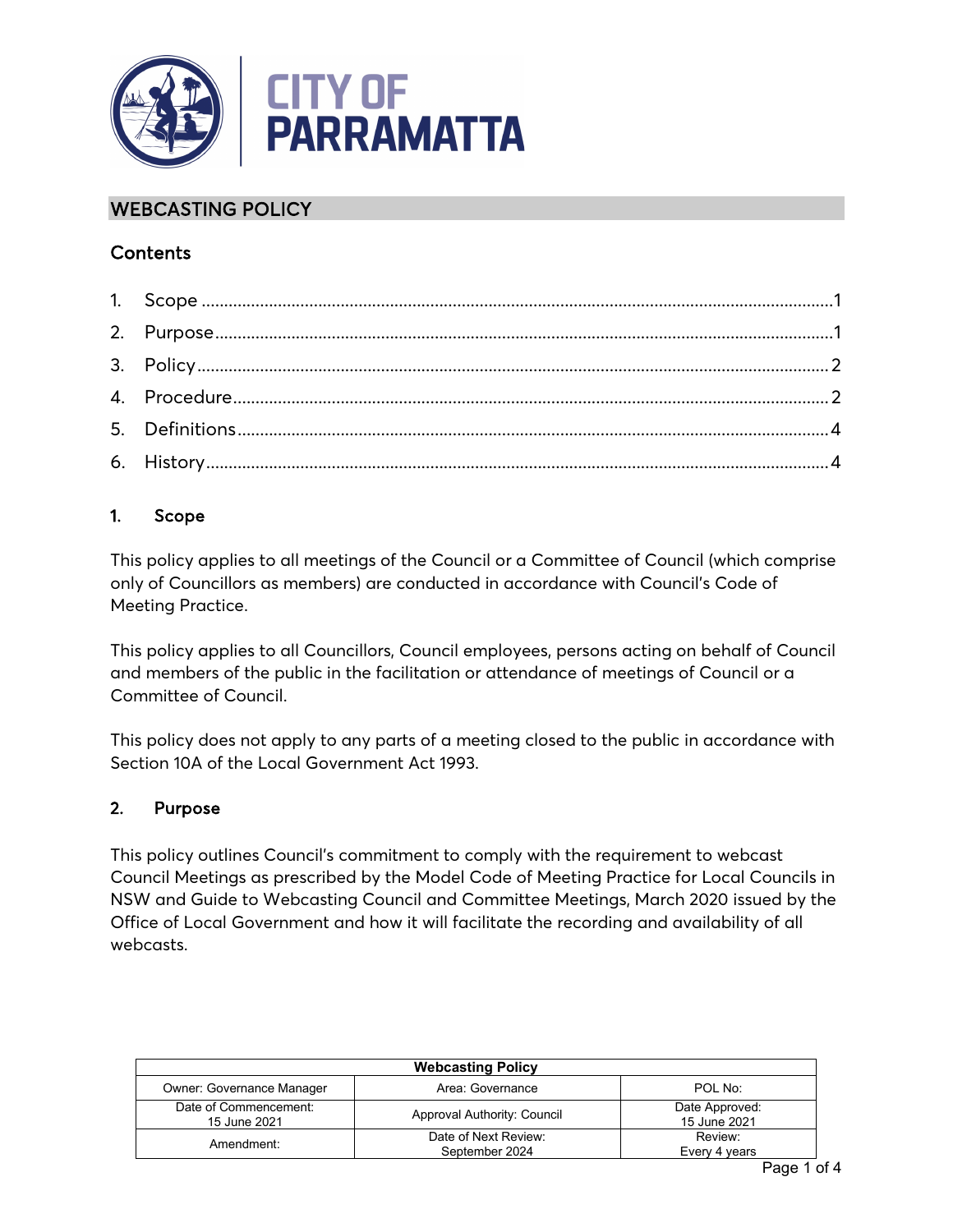

# <span id="page-1-0"></span>3. Policy

The City of Parramatta is committed to accessible, transparent and accountable decision making through the webcasting of all Council Meetings and Committee Meetings (which comprise only of Councillors as members). Webcasting of Council Meetings allows members of the public to watch or listen to the decision making process without having to physically attend a Council Meeting. Webcasting also promotes greater community confidence in the integrity of meeting practices, and the conduct of their elected representatives.

Where Council has resolved to close part of the Council Meeting to the public under Section 10A of the Local Government Act 1993*,* webcasting will cease for that portion of the proceedings and will resume upon the conclusion of the closed session.

Webcasts of Council Meetings are not an official record of the meeting and do not constitute the minutes of a meeting for the purposes of the Local Government Act 1993.

Statements, presentations and actions by individuals during meetings are not protected by privilege and may be subject to legal proceedings and potential liability. Council does not accept liability for any statements, presentations or actions by individuals during meetings that may be contrary to law or are defamatory or inappropriate.

Councillors and Council employees are bound by Council's Code of Conduct and Code of Meeting Practice and are expected to maintain the high standards of conduct and behavior required by these Codes.

Opinions expressed and statements made during a Council meeting are those of the individuals making them, and not those of Council. Unless set out in a resolution, Council does not endorse or support the views, opinions or information that may be expressed by individuals at Council or Committee Meetings and which may be contained in a webcast or recording of a Council or Committee Meeting.

### <span id="page-1-1"></span>4. Procedure

### Type of Webcasting

(a) Council Meetings and Committee Meetings (which comprise only of Councillors as members) will be webcast using audio-visual links.

| <b>Webcasting Policy</b>              |                             |                                |  |  |  |
|---------------------------------------|-----------------------------|--------------------------------|--|--|--|
| <b>Owner: Governance Manager</b>      | Area: Governance            | POL No:                        |  |  |  |
| Date of Commencement:<br>15 June 2021 | Approval Authority: Council | Date Approved:<br>15 June 2021 |  |  |  |
| Amendment:                            | Date of Next Review:        | Review:                        |  |  |  |
|                                       | September 2024              | Every 4 years                  |  |  |  |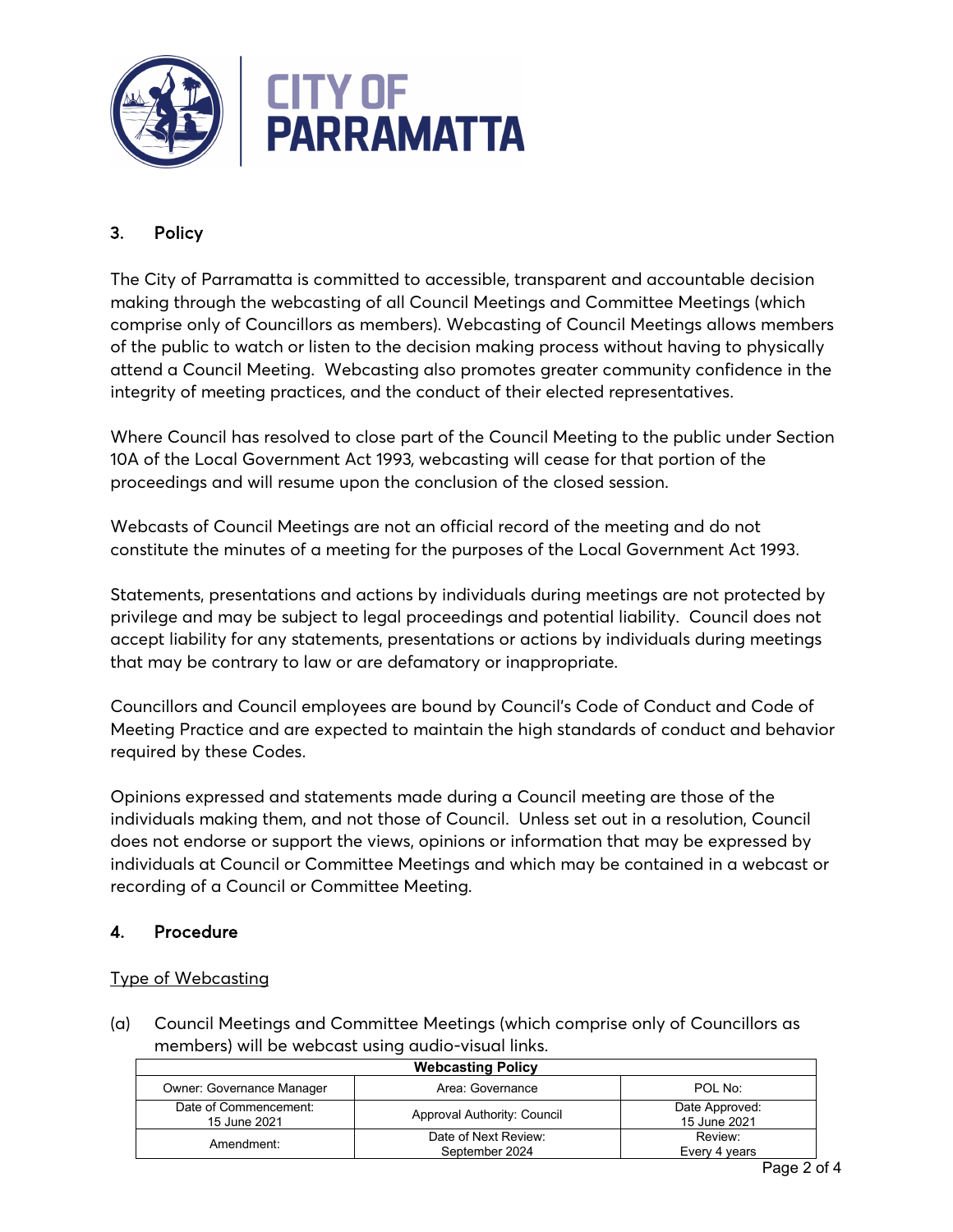

(b) Council Meetings and Committee Meetings (which comprise only of Councillors as members) will be livestreamed and a recording made available after the meeting.

## Timing

- (a) Council Meetings will be available live on Council's website.
- (b) Committee Meetings (which comprise only of Councillors as members) will be available on Council's website as soon as possible
- (c) A recording of a Council Meeting will be made available on Council's website within five (5) business days of the meeting being held.
- (d) Recordings of Council Meetings will be available on Council's website for a minimum of two (2) years, but for the term of Council.

### Use of Webcast and Recordings

Access to webcasts of Council and Committee Meetings are available to view on Council's website for personal and non-commercial use. All webcasts of Council or Committee Meetings are subject to copyright under the Copyright Act 1968 and cannot be reused or reproduced in any way without the permission of Council.

### **Privacy**

All efforts will be made to maintain members of the public's privacy by:

- (a) Pointing the webcasting camera away from the public gallery.
- (b) Having individual microphones for Councillors and any public microphones being turned off when not in use.
- (c) A public announcement being made at each Council Meeting to remind the public that the meeting is being livestreamed and recorded and although care is taken to maintain their privacy, their presence may be recorded.

### Technical Risk Management

All efforts will be made to ensure webcasting of each Council Meeting occurs by:

- (a) Early set up and testing of equipment.
- (b) In the event equipment is non-functional prior to meeting, an alternative method is sought.
- (c) In the event equipment fails during meeting that any portion of recording available be made public and risk managed prior to next meeting.

| <b>Webcasting Policy</b>              |                                        |                                      |  |  |
|---------------------------------------|----------------------------------------|--------------------------------------|--|--|
| Owner: Governance Manager             | Area: Governance                       | POL No:                              |  |  |
| Date of Commencement:<br>15 June 2021 | Approval Authority: Council            | Date Approved:<br>15 June 2021       |  |  |
| Amendment:                            | Date of Next Review:<br>September 2024 | Review <sup>.</sup><br>Every 4 years |  |  |